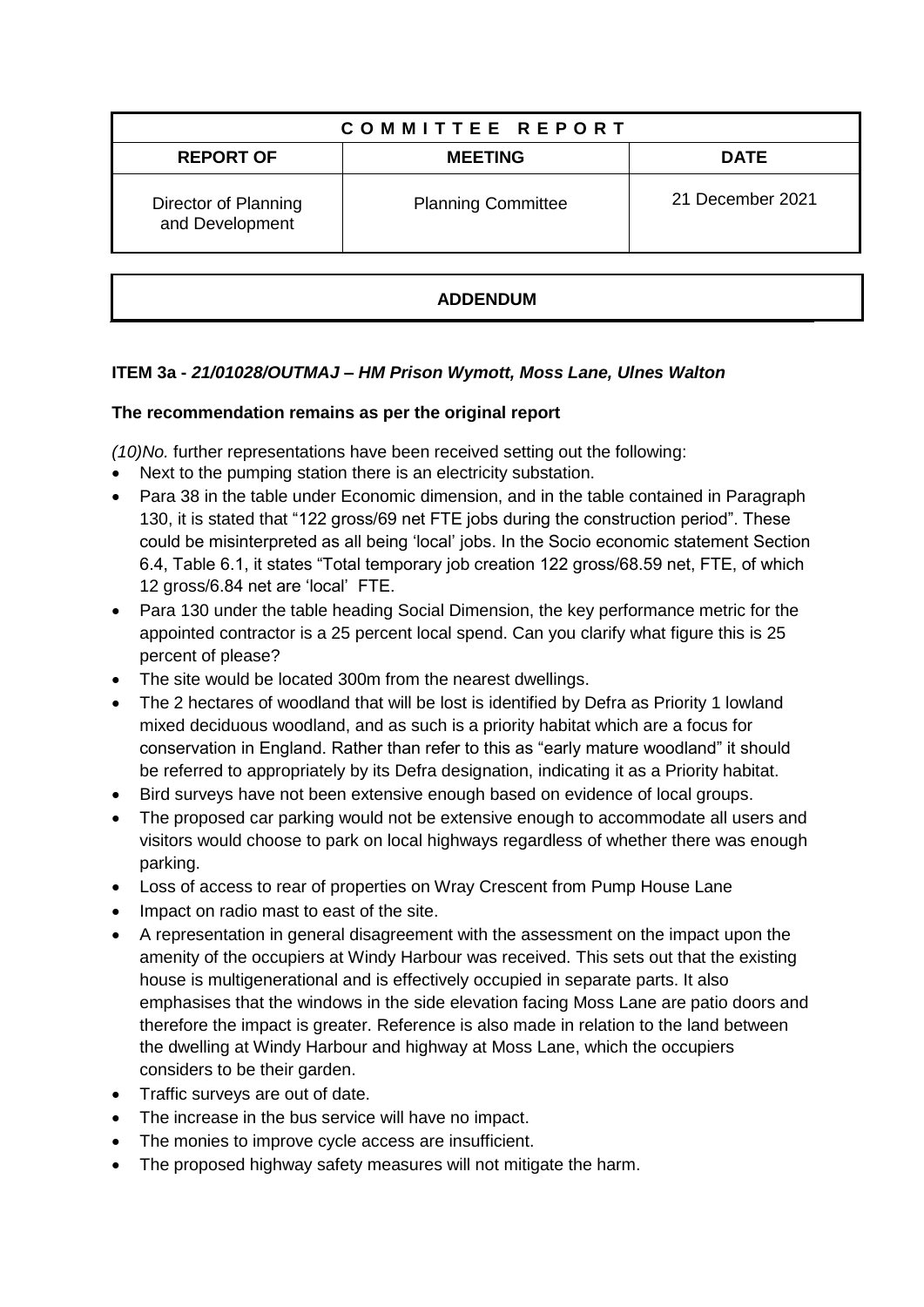- The Construction Phase Access should utilise the current road access to the existing prisons, or make use of the sterile zone of the outer open space, and the space to the west of the proposed new boiler compound. This would substantially minimise the effects of Construction Phase traffic on residential and recreation receptors located on Moss Lane and the residential area.
- The introduction of temporary screening in the form of a physical barrier at the site boundary would help to reduce the visual intrusion of the site works on residential and recreation receptors situated at Moss Lane and the residential area.
- The proposed access should be relocated to run from the existing prison road, within the sterile, 15m outer space, in a northerly direction, to access the proposed car park without intruding on Moss Lane. Redesign the car park to introduce more tree cover and introduce a permeable surface.
- Replace the existing 30 year old planting belt located west of Moss Lane and south of Willow Road, north of the ex. pond, in favour of a drained mound with new and managed mixed woodland planting, hedgerows to boundaries.

Officer comments:

- *It is confirmed that of the 122 gross/68.59 net FTE construction jobs anticipated 12 gross/6.84 net are anticipated to be 'local' FTE.*
- *25 percent local spend refers to the commitment for the contractor to spend 25% locally. MoJ are currently in a tender process for the contractor and so cannot confirm the figure at this time. However, it is estimated that there is a £1bn spend for the four new prisons programme (of which this is one). This gives an indication therefore of the possible amounts involved. The contractor has to commit to various KPIs, which include minimum spend percentages with the supply chains within 25, 50 and 100 miles.*
- *The reference to the site being 300m from the nearest properties refers to the bowling club site only.*
- *It is noted that an area of woodland that is acknowledged as a priority habitat in the Arboricultural Impact Assessment would be removed. This is unavoidable given the scale of development required and has been identified as an element of the development that would require mitigation. In this respect it has been demonstrated that bio-diversity net gain would be achieved through a range of proposed landscape measures.*
- *The Council's ecology advisors GMEU consider that the extent of survey work that has been carried out is adequate to properly assess the impacts of the proposed development.*
- *It is considered that the proposed parking provision is appropriate given the results of the car parking accumulation study that was carried out. Visitors and staff cannot be restricted from parking on public highways, which are available to all road users.*
- *Pump House Lane would be diverted. Any private access rights are civil matter to be resolved with the developer and associated landowners.*
- *A radio mast is shown on the Site Block Plan, which shows an indicative layout. As the application is in outline any proposed radio mast would be considered and assessed as part of any reserved matters application in due course.*
- *The windows in the side elevation of Windy Harbour being patio doors are noted. In relation to the land to the west of Windy Harbour and Moss Lane this land does not from the lawful garden area to the dwelling at Windy Harbour and therefore it does not form*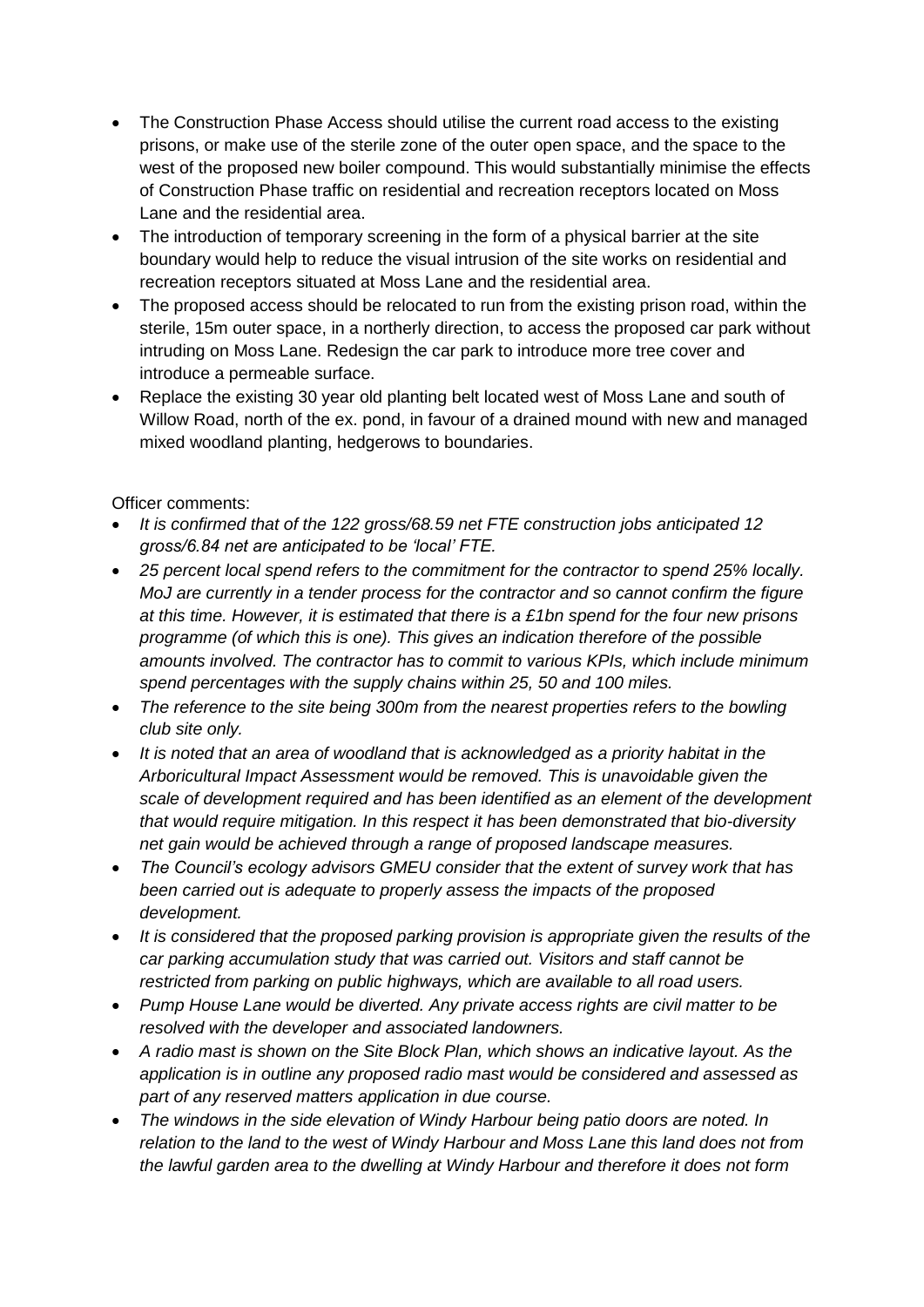*an area of land in which any assessment of impacts on residential amenity can be carried out.* 

- *In relation to the construction phase traffic such details would be confirmed within the Construction Environment Management Plan (CEMP), which would be required by condition. It is understood that the appointed contractor and project team are exploring a range of options for taking access during the construction phase. Options include a temporary access point between HMP Wymott and HMP Garth (subject to consideration of any impact to bats in B15), and a temporary construction access from the north via Ridley Lane.*
- *In relation to the temporary visual screening of construction activities it is noted that the proposed wording of the condition requiring the CEMP states a requirement for "security hoarding including decorative displays… where appropriate". Further details would therefore be provided within the CEMP when discharging the condition.*
- *In relation to the position of the proposed car park access numerous options were explored for the car park access both prior to submission of the application and during the determination. The suggestion for the access to be taken from the existing prison road and run parallel to Moss Lane was one option considered, however, it was ultimately dismissed. It would necessitate the removal of mature trees (which offer visual screening) and result in the loss of a pond, therefore having a greater impact on biodiversity. It also requires a significant amount of earthworks to remove a bund and provide sufficient space for the road. Furthermore, there was no suitable access solution using the existing prison access road that met relevant highway safety standards as junctions would be located too close together.*
- *In relation to the replacement of the planting belt west of Moss Lane and south of Willow Road the existing planting along the boundaries of the site to Moss Lane and Willow Road comprise moderate value Category B trees and groups and as such, their removal*  has been avoided and supplemented where possible across the wider site. Removal of *mature trees and replacement with less mature new planting would have a significant impact to the biodiversity net gain calculation – achieving the biodiversity net gain proposals submitted is a key priority for the MoJ and as such, the removal and replacement of this planting belt was not considered preferable.*

The following consultee responses have been received:

**Heskin Parish Council:** strongly oppose the above application and entirely support the comments made by Charnock Richard Parish Council and have instructed me to write accordingly.

The impact on traffic through surrounding villages will be catastrophic and air quality and the environment generally will suffer

The area involved is Green Belt and should be protected

**Chranock Richard Parish Council**: strongly objects to these proposals as they would constitute inappropriate development of this Green Belt site. The scale and size of the proposals would have a significant detrimental impact on the openness of the Green Belt and would dwarf the adjacent prisons of Garth and Wymott. The proposals would have an adverse impact on the character and appearance of the area and an adverse effect on the residential amenity of those living close to the proposed development site. The additional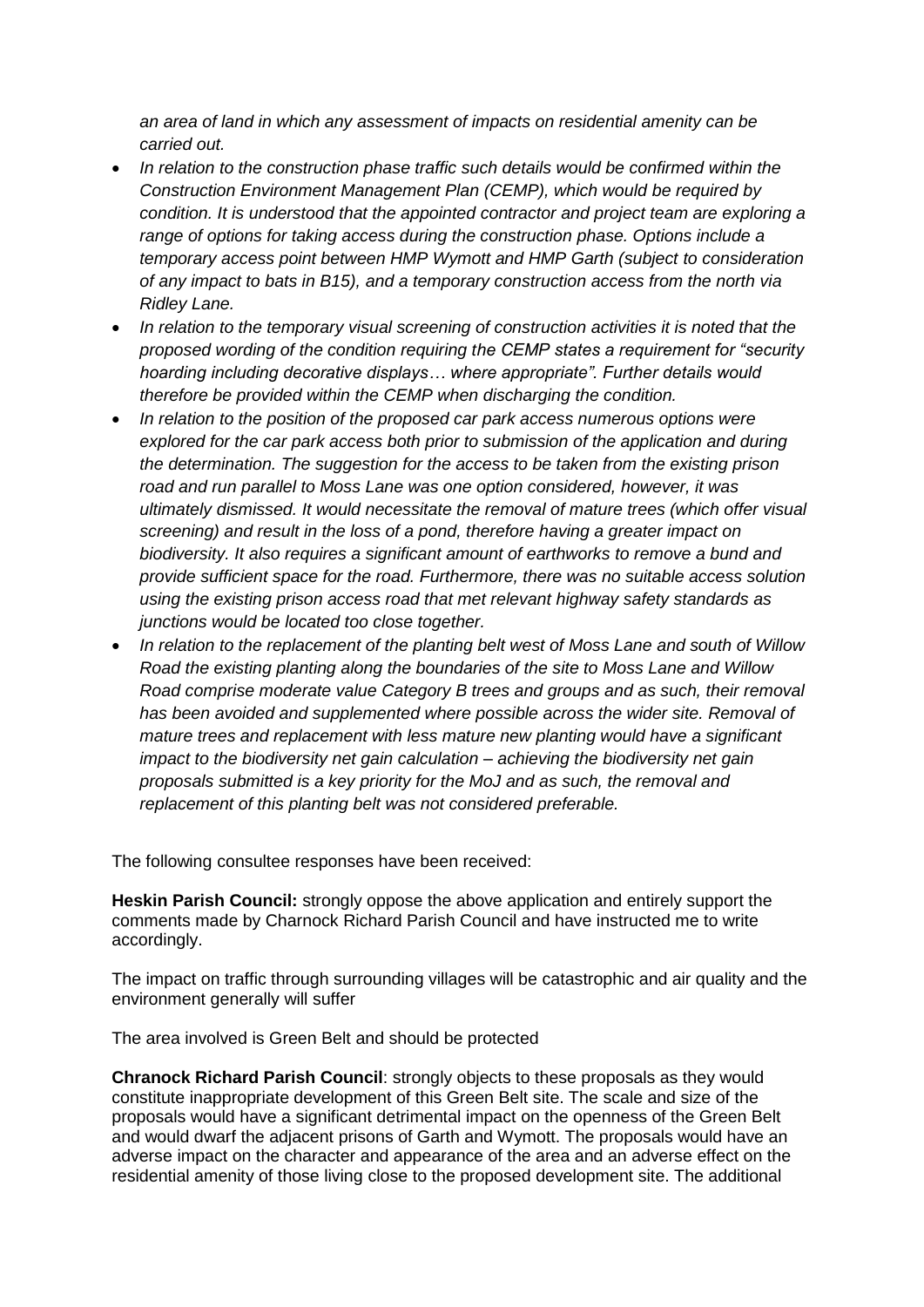traffic generated by the proposals, not only at the construction stage but once complete, with increased staff and visitor traffic, will affect all major road links to the site and result in increased volumes of traffic on local road and in many neighbouring villages. The road infrastructure leading to, and around the site, is totally inadequate to cope with the increased vehicular movements associated with this development, in addition to the already increasing vehicular movements associated with current housing development in the area. There are no proposals for traffic calming measures or improvements to the road networks to support the proposals. The Council feel strongly that there are risk

assessment and safeguarding issues around the proposed re-location of the bus stop onto the proposed prison car park. Serious consideration must be given to using some of the many empty and disused prisons in the Country rather than building new ones on land protected by Green Belt Status. There are no special circumstances or benefits shown which will outweigh the significant detriments of building this very large prison in an already overdeveloped area with inadequate infrastructure to support the proposals. An additional large scale prison at this location would result

in a completely inappropriate overdevelopment of Green Belt Land which must be protected

#### **United Utilities** have made the following comments:

We believe that providing the information that we have previously requested at discharge of conditions would be acceptable. As a result, we do not believe an objection is necessary in this instance. Therefore our comments and requested pre-commencement conditions would be an acceptable approach to this application for United Utilities.

**LCC Highway Services** have confirmed that the contribution sought in relation to the wider corridor scheme along the A581 would include safety engineering measures on the A581 between the junction with the A59 near Rufford, to its junction with the A49 at Euxton.

The scheme comprises the provision of:

- Average Speed Cameras provided over 11.4km
- Solar powered road studs, enhanced visibility centrelines and edge of carriageway rumble strips provided over 6.5km of unlit carriageway
- Mini roundabouts at four existing priority junctions
- School warning zone
- Centre hatching for west of Croston and improved delineation on 3 bends
- Extension of the Ulnes Walton 30mph zone

Whilst the applicant considered / proposed a signalised junction between Ulnes Walton Lane and the A581 Southport Road LCC Highways do not consider it to be the appropriate solution, however, it has been agreed that the equivalent cost of delivering a signalised junction would be an appropriate and acceptable contribution towards the A581 corridor safety scheme. The applicant is in agreement with this approach.

#### **The following conditions have been amended** *(include reason):*

| No.            | <b>Condition</b>                                                                                                                                                                                                                                                                                                                                                                                                                                                                                                                                                                                                         |
|----------------|--------------------------------------------------------------------------------------------------------------------------------------------------------------------------------------------------------------------------------------------------------------------------------------------------------------------------------------------------------------------------------------------------------------------------------------------------------------------------------------------------------------------------------------------------------------------------------------------------------------------------|
| <b>OUTLINE</b> |                                                                                                                                                                                                                                                                                                                                                                                                                                                                                                                                                                                                                          |
| <b>ELEMENT</b> |                                                                                                                                                                                                                                                                                                                                                                                                                                                                                                                                                                                                                          |
| 1.             | An application for approval of the reserved matters, namely the appearance, layout,<br>and scale of phases 1 and 4 and the appearance, layout, scale and access of phase 3<br>of the development hereby permitted, as set out on the Site Phasing Plan, must be<br>made to the Local Planning Authority before the expiration of three years from the<br>date of this permission and the development hereby permitted must be begun two<br>years from the date of approval of the last of the reserved matters to be approved.<br>Reason: This condition is required to be imposed by the provisions of Article 3 (1) of |
|                | the Town and Country Planning (General Development Procedure) Order 1995 and                                                                                                                                                                                                                                                                                                                                                                                                                                                                                                                                             |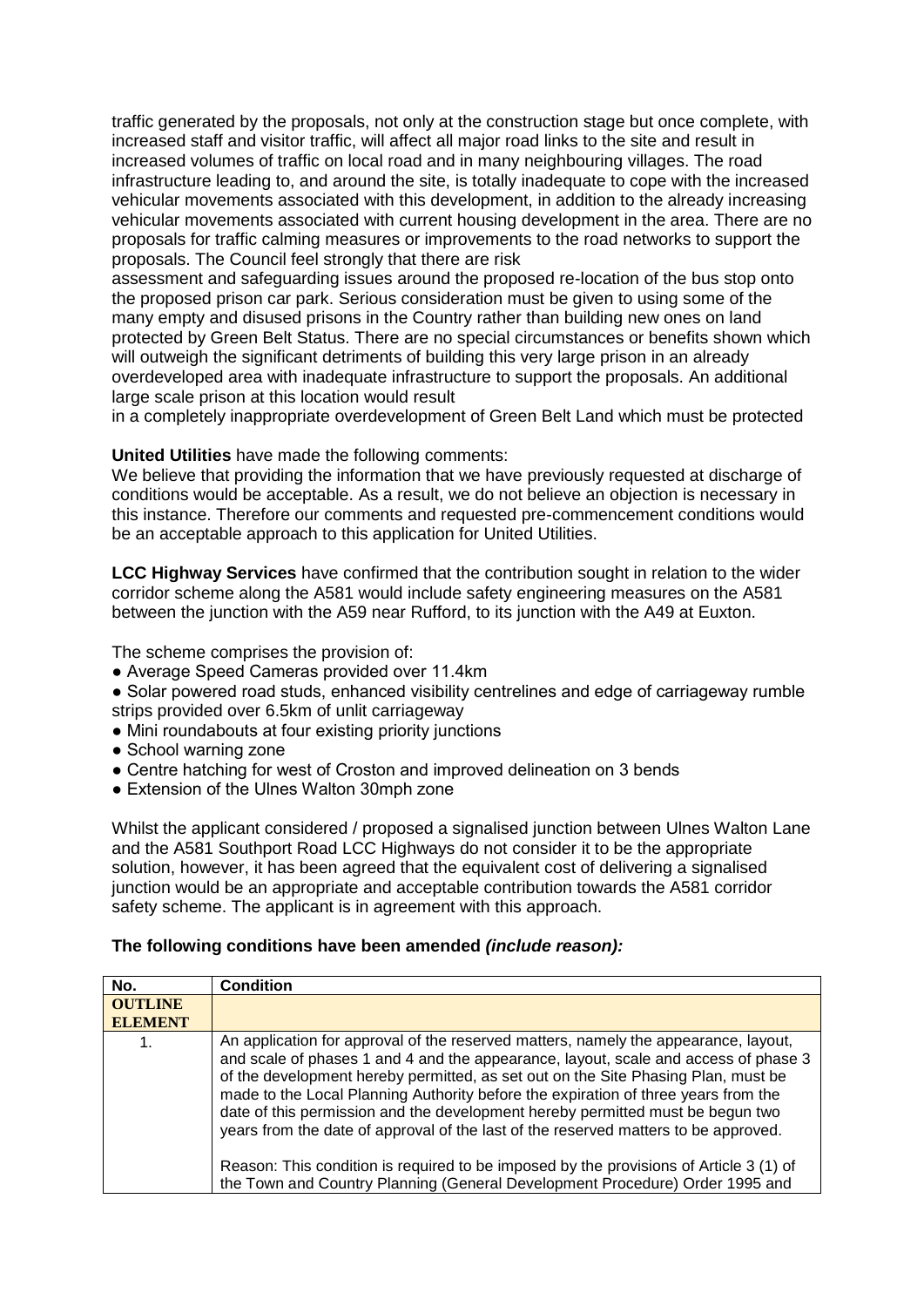|    | Section 92 of the Town and Country Planning Act 1990 as amended by Section 51 of<br>the Planning and Compulsory Purchase Act 2004.                                                                                                                                                                                                                                                                                                                                                                                                                                                                                                                                                                                                               |                                                                                                                                                                                                                                                           |                      |
|----|--------------------------------------------------------------------------------------------------------------------------------------------------------------------------------------------------------------------------------------------------------------------------------------------------------------------------------------------------------------------------------------------------------------------------------------------------------------------------------------------------------------------------------------------------------------------------------------------------------------------------------------------------------------------------------------------------------------------------------------------------|-----------------------------------------------------------------------------------------------------------------------------------------------------------------------------------------------------------------------------------------------------------|----------------------|
|    |                                                                                                                                                                                                                                                                                                                                                                                                                                                                                                                                                                                                                                                                                                                                                  |                                                                                                                                                                                                                                                           |                      |
| 2. | The development hereby permitted shall be carried out in accordance with the<br>following approved plans:                                                                                                                                                                                                                                                                                                                                                                                                                                                                                                                                                                                                                                        |                                                                                                                                                                                                                                                           |                      |
|    | <b>Title</b>                                                                                                                                                                                                                                                                                                                                                                                                                                                                                                                                                                                                                                                                                                                                     | Reference                                                                                                                                                                                                                                                 | <b>Received date</b> |
|    | Site Location Plan                                                                                                                                                                                                                                                                                                                                                                                                                                                                                                                                                                                                                                                                                                                               | 608623-0000-PEV-GHX0011-ZZ-<br>DR-A-9000 Rev.P05                                                                                                                                                                                                          | 13 September<br>2021 |
|    | Site Phasing Plan                                                                                                                                                                                                                                                                                                                                                                                                                                                                                                                                                                                                                                                                                                                                | 608623-0000-PEV-GHX0011-ZZ-<br>DR-A-9400 Rev.P04                                                                                                                                                                                                          | 13 September<br>2021 |
|    | Comprehensive Landscape<br>Masterplan                                                                                                                                                                                                                                                                                                                                                                                                                                                                                                                                                                                                                                                                                                            | 608623-0000-PEV-GHX0011-XX-<br>DR-L-0301 Rev.P06                                                                                                                                                                                                          | 13 September<br>2021 |
|    | <b>Site Demolition Plan</b>                                                                                                                                                                                                                                                                                                                                                                                                                                                                                                                                                                                                                                                                                                                      | 608623-0000-PEV-GHX0011-ZZ-<br>DR-A-9002 Rev.P05                                                                                                                                                                                                          | 13 September<br>2021 |
|    | Proposed New Access                                                                                                                                                                                                                                                                                                                                                                                                                                                                                                                                                                                                                                                                                                                              | GARTH-ATK-HGN-MOSS-DR-D-<br>0001 P2                                                                                                                                                                                                                       | 13 September<br>2021 |
|    |                                                                                                                                                                                                                                                                                                                                                                                                                                                                                                                                                                                                                                                                                                                                                  | Reason: For the avoidance of doubt and in the interests of proper planning.                                                                                                                                                                               |                      |
| 3. |                                                                                                                                                                                                                                                                                                                                                                                                                                                                                                                                                                                                                                                                                                                                                  | No part of the development under phase 4 hereby approved shall commence until a<br>scheme for the off-site works of highway improvement has been submitted to and<br>approved by the Local Planning Authority in consultation with the Highway Authority. |                      |
|    | Reason: To satisfy the Local Planning Authority and Highway Authority that the final<br>details of the highway scheme/works are acceptable before work commences on site.                                                                                                                                                                                                                                                                                                                                                                                                                                                                                                                                                                        |                                                                                                                                                                                                                                                           |                      |
| 4. | No part of the development under phase4 hereby approved shall be occupied until the<br>approved scheme for the construction of the site access and the off-site works of<br>highway improvement has been constructed and completed in accordance with the<br>scheme details.                                                                                                                                                                                                                                                                                                                                                                                                                                                                     |                                                                                                                                                                                                                                                           |                      |
|    | scheme/works.                                                                                                                                                                                                                                                                                                                                                                                                                                                                                                                                                                                                                                                                                                                                    | Reason: In order that the traffic generated by the development does not exacerbate<br>unsatisfactory highway conditions in advance of the completion of the highway                                                                                       |                      |
| 5. | Prior to the commencement of the development under phase 4 hereby approved, full<br>details of the pedestrian/cycle connection to the site from Nixon Lane shall be<br>submitted to and approved in writing by the Local Planning Authority in consultation<br>with the Highways Authority. Thereafter the approved connection shall be provided in<br>accordance with the approved plan.                                                                                                                                                                                                                                                                                                                                                        |                                                                                                                                                                                                                                                           |                      |
|    | cyclists.                                                                                                                                                                                                                                                                                                                                                                                                                                                                                                                                                                                                                                                                                                                                        | Reason: To ensure safe and suitable access to the development for pedestrians and                                                                                                                                                                         |                      |
| 6. | The development hereby permitted shall be carried out in accordance with the<br>principles set out within the Flood Risk Assessment (August 2021, Ref: 608623-0000-<br>HYD-GHX0000-XX-RP-D-0001, Hydrock) and Surface Water Drainage Strategy<br>(August 2021, Ref: 608623-0000-PEV-GHX0011-ZZ-RP-C-0503, Pick Everard).<br>The measures shall be fully implemented prior to the first use or occupation of any<br>building developed under phase 4 as set out on the Site Phasing Plan and in<br>accordance with the timing / phasing arrangements embodied within the scheme, or<br>within any other period as may subsequently be agreed, in writing, by the local<br>planning authority in consultation with the lead local flood authority. |                                                                                                                                                                                                                                                           |                      |
|    | Sustainable Drainage Systems.                                                                                                                                                                                                                                                                                                                                                                                                                                                                                                                                                                                                                                                                                                                    | Reason: To ensure satisfactory sustainable drainage facilities are provided to serve<br>the site in accordance with the Paragraphs 166 and 168 of the National Planning<br>Policy Framework, Planning Practice Guidance and Defra Technical Standards for |                      |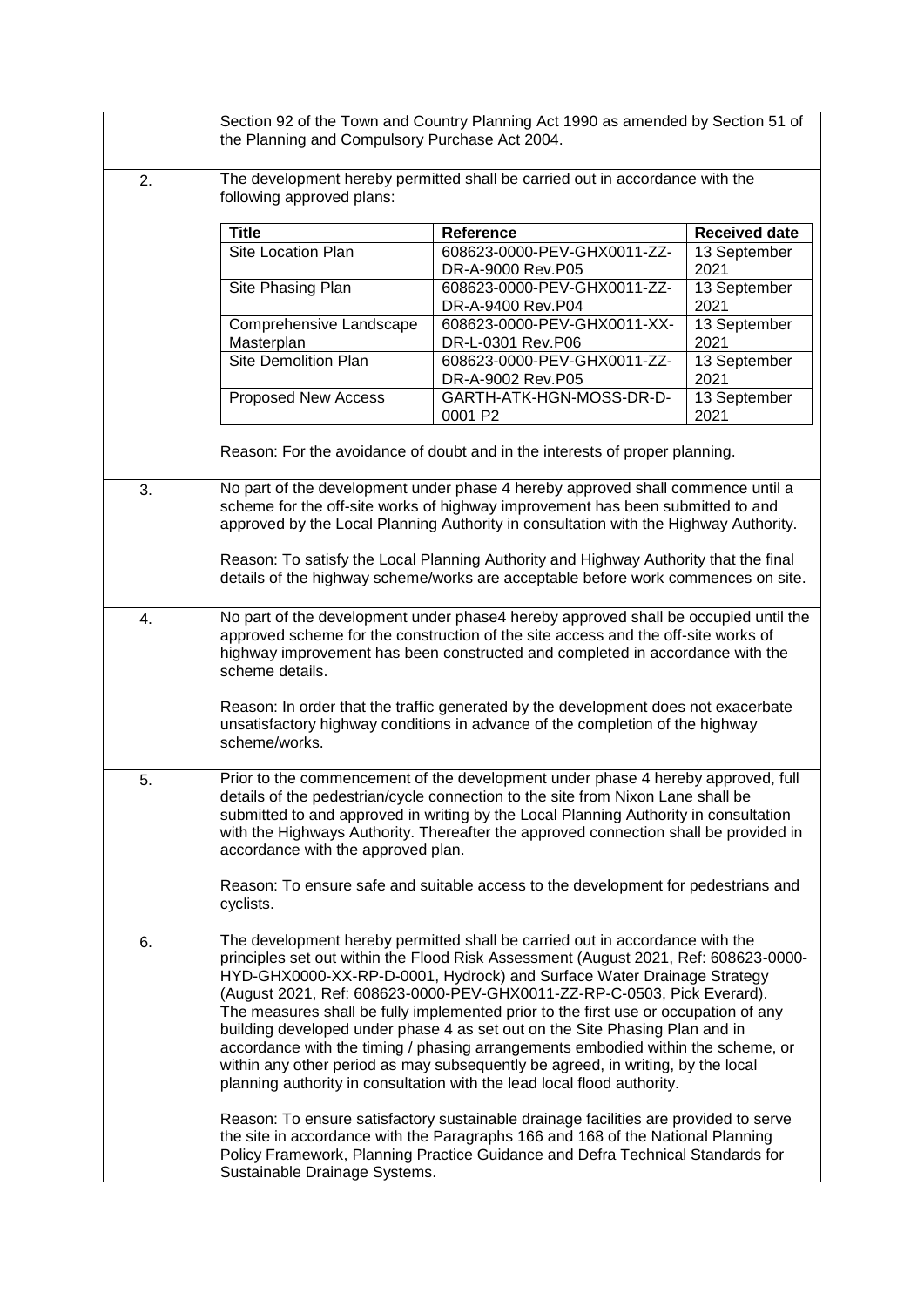| 7.              | Prior to the commencement of the use of development within phases 3 or 4 of the<br>development hereby permitted or with any reserved matters relating to these phases<br>an operational lighting scheme shall be submitted to and approved in writing by the<br>local planning authority. The approved scheme shall thereafter be implemented in line<br>with the approved details.<br>Reason: Due the presence of nearby habitat for bats. |                                                  |                         |
|-----------------|---------------------------------------------------------------------------------------------------------------------------------------------------------------------------------------------------------------------------------------------------------------------------------------------------------------------------------------------------------------------------------------------------------------------------------------------|--------------------------------------------------|-------------------------|
| <b>DETAILED</b> |                                                                                                                                                                                                                                                                                                                                                                                                                                             |                                                  |                         |
| <b>ELEMENT</b>  |                                                                                                                                                                                                                                                                                                                                                                                                                                             |                                                  |                         |
| 8.              | Phase 2 of the proposed development hereby permitted in full, as set out on the Site<br>Phasing Plan (ref. 608623-0000-PEV-GHX0011-ZZ-DR-A-9400 Rev. P04), must be<br>begun not later than three years from the date of this permission.<br>Reason: Required to be imposed by Section 51 of the Planning and Compulsory<br>Purchase Act 2004.                                                                                               |                                                  |                         |
| 9.              | The development hereby permitted shall be carried out in accordance with the<br>following approved plans:                                                                                                                                                                                                                                                                                                                                   |                                                  |                         |
|                 | <b>Title</b>                                                                                                                                                                                                                                                                                                                                                                                                                                | <b>Reference</b>                                 | <b>Received</b><br>date |
|                 | Site Sections - Proposed                                                                                                                                                                                                                                                                                                                                                                                                                    | 608623-0000-PEV-GHX0031-<br>ZZ-DR-A-9201 Rev.P04 | 13 September<br>2021    |
|                 | Site Block Plan - Proposed                                                                                                                                                                                                                                                                                                                                                                                                                  | 608623-0000-PEV-GHX0031-<br>ZZ-DR-A-9100 Rev.P04 | 13 September<br>2021    |
|                 | Roof Plan - Proposed                                                                                                                                                                                                                                                                                                                                                                                                                        | 608623-0000-PEV-GHX0031-<br>R0-DR-A-9301 Rev.P05 | 13 September<br>2021    |
|                 | <b>Site Plan Utilities</b>                                                                                                                                                                                                                                                                                                                                                                                                                  | 608623-0000-PEV-GHX0031-<br>ZZ-DR-E-0600 Rev.P03 | 13 September<br>2021    |
|                 | Proposed Highways-Proposed<br>Surface Water Drainage                                                                                                                                                                                                                                                                                                                                                                                        | 608623-0000-PEV-GHX0031-<br>ZZ-DR-C-0502 Rev.P02 | 13 September<br>2021    |
|                 | Proposed Highways-Long<br>Sections                                                                                                                                                                                                                                                                                                                                                                                                          | 608623-0000-PEV-GHX0031-<br>ZZ-DR-C-0701 Rev.P02 | 13 September<br>2021    |
|                 | Proposed Highways-General<br>Arrangement Plan                                                                                                                                                                                                                                                                                                                                                                                               | 608623-0000-PEV-GHX0031-<br>ZZ-DR-C-0700 Rev.P02 | 13 September<br>2021    |
|                 | Proposed Highways-Cross<br>Sections                                                                                                                                                                                                                                                                                                                                                                                                         | 608623-0000-PEV-GHX0031-<br>ZZ-DR-C-0702 Rev.P02 | 13 September<br>2021    |
|                 | Ground Floor Plan - Proposed                                                                                                                                                                                                                                                                                                                                                                                                                | 608623-0000-PEV-GHX0031-<br>00-DR-A-9300 Rev.P03 | 13 September<br>2021    |
|                 | Elevations - Proposed                                                                                                                                                                                                                                                                                                                                                                                                                       | 608623-0000-PEV-GHX0031-<br>ZZ-DR-A-9400 Rev.P03 | 13 September<br>2021    |
|                 | Drainage Details - Sheet 01                                                                                                                                                                                                                                                                                                                                                                                                                 | 608623-0000-PEV-GHX0031-<br>ZZ-DR-C-6 Rev.P01    | 13 September<br>2021    |
|                 | <b>Bowling Green Landscape</b><br>Proposals                                                                                                                                                                                                                                                                                                                                                                                                 | 608623-0000-PEV-GHX0031-<br>XX-DR-L-0405 Rev.P03 | 13 September<br>2021    |
|                 | <b>Bowling Green External Lighting</b><br>Layout - Sheet 01                                                                                                                                                                                                                                                                                                                                                                                 | 608623-0000-PEV-GHX0031-<br>ZZ-DR-E-0610 Rev.P02 | 13 September<br>2021    |
|                 | <b>Bowling Green External Lighting</b><br>Layout - Sheet 02                                                                                                                                                                                                                                                                                                                                                                                 | 608623-0000-PEV-GHX0031-<br>ZZ-DR-E-0611 Rev.P02 | 13 September<br>2021    |
|                 | Reason: For the avoidance of doubt and in the interests of proper planning.                                                                                                                                                                                                                                                                                                                                                                 |                                                  |                         |
| 10.             | Prior to the commencement of the use of phase 2 of the development hereby<br>permitted a schedule of maintenance of the bowling green, including a programme for<br>implementation for a minimum period of [five] years starting from the commencement<br>of use of the development, shall have been submitted to and approved in writing by<br>the Local Planning Authority. Following the commencement of use of the development          |                                                  |                         |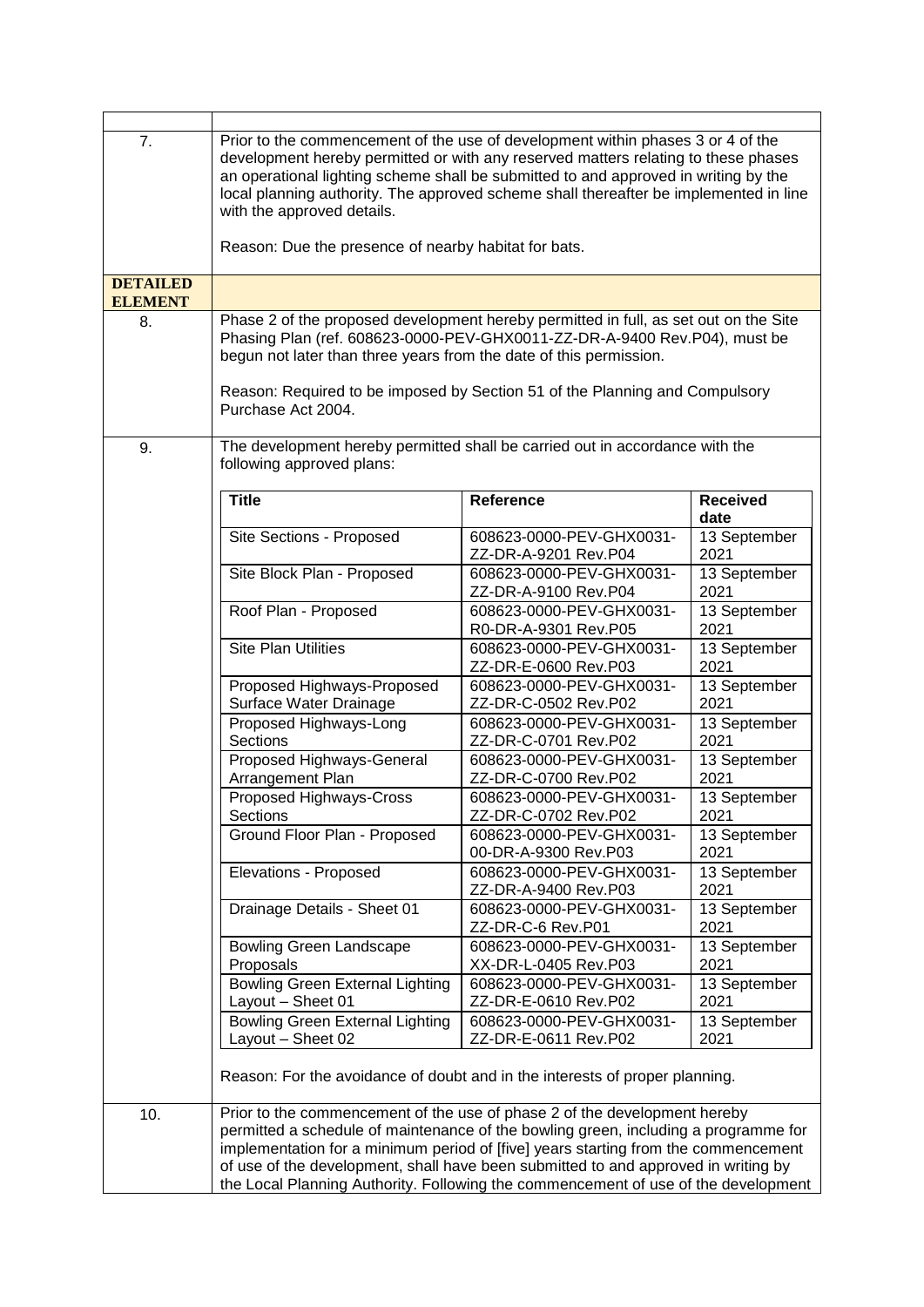|     | the approved schedule shall be complied with in full.                                                                                                                                                                                                                                                                                                                                                                                                                                                                                                                                                                                                                                                                                                                                                                                                                                                                                                                                                                                                                                         |
|-----|-----------------------------------------------------------------------------------------------------------------------------------------------------------------------------------------------------------------------------------------------------------------------------------------------------------------------------------------------------------------------------------------------------------------------------------------------------------------------------------------------------------------------------------------------------------------------------------------------------------------------------------------------------------------------------------------------------------------------------------------------------------------------------------------------------------------------------------------------------------------------------------------------------------------------------------------------------------------------------------------------------------------------------------------------------------------------------------------------|
|     | Reason: To ensure that the playing field is first established as a functional playing<br>field to an adequate standard and is fit for purpose.                                                                                                                                                                                                                                                                                                                                                                                                                                                                                                                                                                                                                                                                                                                                                                                                                                                                                                                                                |
| 11. | Prior to the commencement of phase 2 of the development hereby permitted the<br>following documents shall have been submitted to and approved in writing by the<br>Local Planning Authority:<br>i. A detailed assessment of ground conditions (including drainage and<br>topography) of the land proposed for the playing field which identifies<br>constraints which could adversely affect playing field quality; and<br>ii. Where the results of the assessment to be carried out pursuant to (i) above<br>identify constraints which could adversely affect playing field quality, a<br>detailed scheme to address any such constraints. The scheme shall include a<br>written specification of the proposed soils structure, proposed drainage,<br>cultivation and other operations associated with grass and sports turf<br>establishment and a programme of implementation.<br>Prior to the commencement of the use of phase 2 of the development hereby<br>permitted the following documents shall have been submitted to and approved in<br>writing by the Local Planning Authority: |
|     | iii. Full details of the proposed flood lighting scheme for the bowling green.                                                                                                                                                                                                                                                                                                                                                                                                                                                                                                                                                                                                                                                                                                                                                                                                                                                                                                                                                                                                                |
|     | The approved scheme shall thereafter be carried out in full and in accordance with the<br>approved programme of implementation. The land shall thereafter be maintained in<br>accordance with the scheme and made available for playing field use in accordance<br>with the scheme.                                                                                                                                                                                                                                                                                                                                                                                                                                                                                                                                                                                                                                                                                                                                                                                                           |
|     | Reason: To ensure that the playing field is prepared to an adequate standard and is fit<br>for purpose.                                                                                                                                                                                                                                                                                                                                                                                                                                                                                                                                                                                                                                                                                                                                                                                                                                                                                                                                                                                       |
| 12. | All planting, seeding or turfing comprised in the approved details of landscaping set<br>out on the Bowling Green Landscape Proposals (ref. 608623-0000-PEV-GHX0031-<br>XX-DR-L-0405 Rev.P03) shall be carried out in the first planting and seeding seasons<br>following the first use of the Bowling Green or club house facilities, or the completion<br>of phase 2 of the development, whichever is the sooner, and any trees or plants which<br>within a period of 5 years from the completion of the development die, are removed or<br>become seriously damaged or diseased shall be replaced in the next planting season<br>with others of similar size and species, unless the Local Planning Authority gives<br>written consent to any variation.                                                                                                                                                                                                                                                                                                                                   |
|     | Reason: In the interest of the appearance of the locality.                                                                                                                                                                                                                                                                                                                                                                                                                                                                                                                                                                                                                                                                                                                                                                                                                                                                                                                                                                                                                                    |
| 13. | The approved car parking provision as set out on Site-Block Plan (ref. 608623-0000-<br>PEV-GHX0031-ZZ-DR-A-9100 Rev.P04) shall have been constructed and laid out in<br>accordance with the approved details prior to the first use of the Bowling Green or<br>club house facilities and retained at all times thereafter specifically for this purpose.                                                                                                                                                                                                                                                                                                                                                                                                                                                                                                                                                                                                                                                                                                                                      |
|     | Reason: To ensure that that the site is adequately served by parking and disabled<br>parking and that motorcycle and bicycle parking is sufficiently provided.                                                                                                                                                                                                                                                                                                                                                                                                                                                                                                                                                                                                                                                                                                                                                                                                                                                                                                                                |
| 14. | The external facing materials of the bowling club buildings and structures, detailed on<br>the approved plans, shall be used and no others substituted unless alternatives are<br>first submitted to and agreed in writing by the Local Planning Authority, when the<br>development shall then be carried out in accordance with the alternatives approved.                                                                                                                                                                                                                                                                                                                                                                                                                                                                                                                                                                                                                                                                                                                                   |
|     | Reason: To ensure that the materials used are visually appropriate to the locality.                                                                                                                                                                                                                                                                                                                                                                                                                                                                                                                                                                                                                                                                                                                                                                                                                                                                                                                                                                                                           |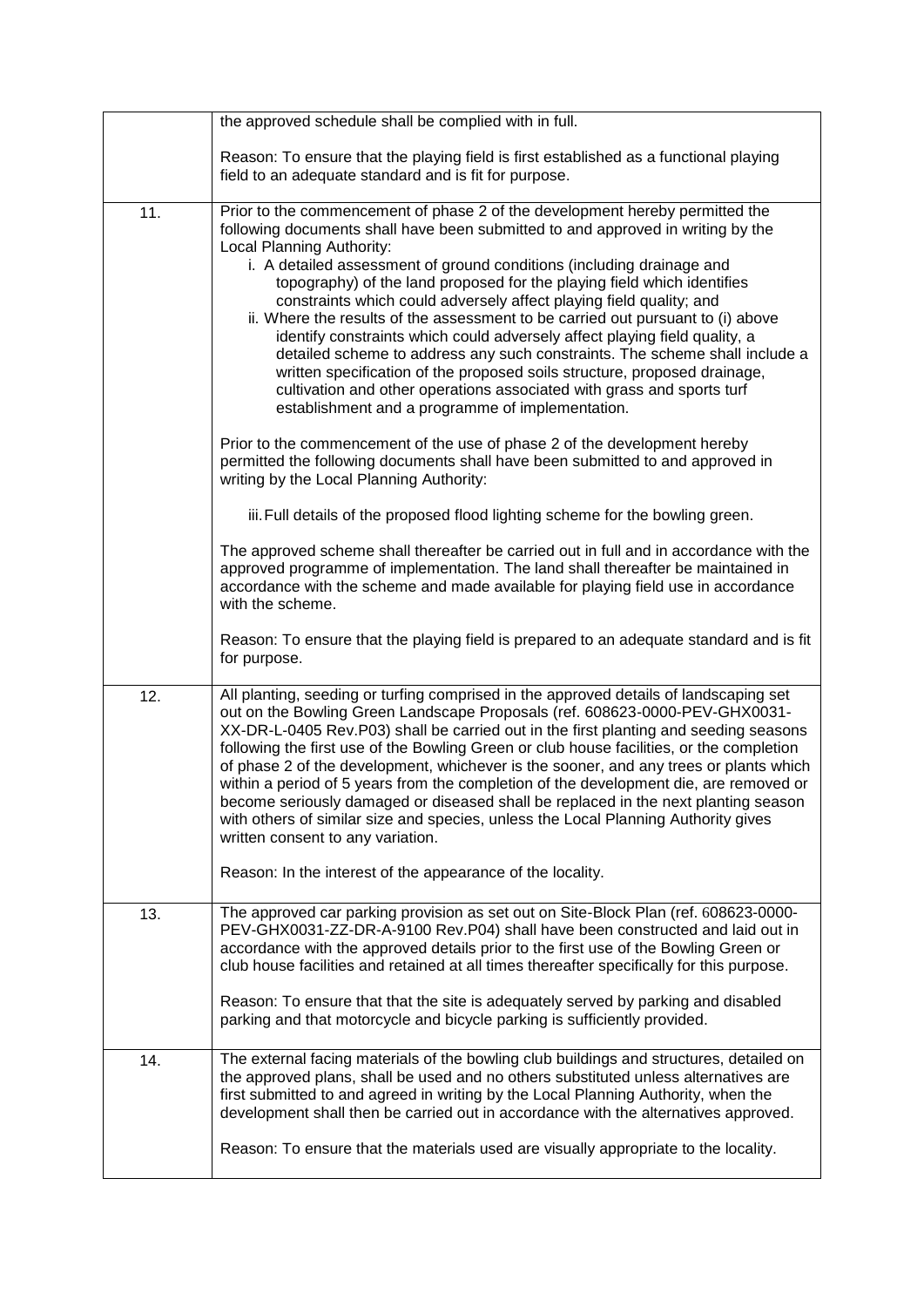| 15.            | The floodlighting to the bowling green hereby permitted shall only operate between<br>10:00 hours and 22:00 hours and not at any other time.                                                                                                                                                                                                                                                                                                                                                                                                                                                                                           |  |
|----------------|----------------------------------------------------------------------------------------------------------------------------------------------------------------------------------------------------------------------------------------------------------------------------------------------------------------------------------------------------------------------------------------------------------------------------------------------------------------------------------------------------------------------------------------------------------------------------------------------------------------------------------------|--|
|                | Reason: In the interests of the rural character of the area, the amenity of the area,<br>ecological impacts and the amenity of nearby residential properties.                                                                                                                                                                                                                                                                                                                                                                                                                                                                          |  |
| 16.            | Notwithstanding the approved details, a fully detailed lighting scheme to include all<br>necessary highways illumination, pedestrian footways and any other external lighting<br>to the building shall be submitted to and approved in writing by the local planning<br>authority prior to the occupation of phase 2 of the development hereby permitted. The<br>approved scheme shall thereafter be implemented in line with the approved details.<br>Reason: Due the presence of nearby habitat for bats.                                                                                                                            |  |
| 17.            | No surface water run-off from the bowling club (phase 2) element of the scheme shall<br>at any time be directed into any nearby ponds.<br>Reason: The existing pond is a Priority Pond (NERC) and supports protected species                                                                                                                                                                                                                                                                                                                                                                                                           |  |
|                | and it is likely that the newly created ponds will colonise with great crested newts.                                                                                                                                                                                                                                                                                                                                                                                                                                                                                                                                                  |  |
| <b>GENERAL</b> |                                                                                                                                                                                                                                                                                                                                                                                                                                                                                                                                                                                                                                        |  |
| 18.            | Notwithstanding the landscaping details set out on the Comprehensive Landscape<br>Masterplan (ref. 608623-0000-PEV-GHX0011-XX-DR-L-0301 Rev.P06), no<br>development shall commence in phase 4 until a detailed scheme of soft landscaping<br>has been submitted to and approved in writing by the Local Planning Authority. This<br>shall include the location of all existing trees and hedgerows affected by the proposed<br>development, details of those to be retained and details of species to be planted and<br>planting density.                                                                                              |  |
|                | All planting, seeding or turfing shall thereafter be carried out in the first planting and<br>seeding seasons following the first use of the occupation of any buildings permitted<br>under phase 4 or the completion of phase 4 of the development hereby permitted,<br>whichever is the sooner, and any trees or plants which within a period of 5 years from<br>the completion of the development die, are removed or become seriously damaged or<br>diseased shall be replaced in the next planting season with others of similar size and<br>species, unless the Local Planning Authority gives written consent to any variation. |  |
|                | Reason: In the interest of the appearance of the locality.                                                                                                                                                                                                                                                                                                                                                                                                                                                                                                                                                                             |  |
| 19.            | Prior to commencement of each phase of development, a Construction Environment<br>Management Plan (CEMP) for that phase shall have been submitted to and approved<br>in writing by the Local Planning Authority in consultation with the Highway Authority.<br>The approved Plan shall be adhered to throughout the construction period. The Plan<br>shall provide for:<br>- the parking of vehicles of site operatives and visitors.<br>- hours of operation (including delivers) during construction.<br>- loading and unloading of plant and materials.                                                                             |  |
|                | - storage of plant and materials used in constructing the development.                                                                                                                                                                                                                                                                                                                                                                                                                                                                                                                                                                 |  |
|                | - siting of cabins.<br>- the erection and maintenance of security hoarding including decorative<br>displays and facilities for public viewing, where appropriate.<br>- wheel washing facilities.                                                                                                                                                                                                                                                                                                                                                                                                                                       |  |
|                | - a dust management plan including measures to control the emission of dust<br>and dirt during construction.<br>- a scheme for recycling/disposing of waste resulting from demolition and                                                                                                                                                                                                                                                                                                                                                                                                                                              |  |
|                | construction works.<br>- the routing of construction vehicles and deliveries to site.                                                                                                                                                                                                                                                                                                                                                                                                                                                                                                                                                  |  |
|                | Reason: In the interest of highway safety and to protect the amenities of the nearby                                                                                                                                                                                                                                                                                                                                                                                                                                                                                                                                                   |  |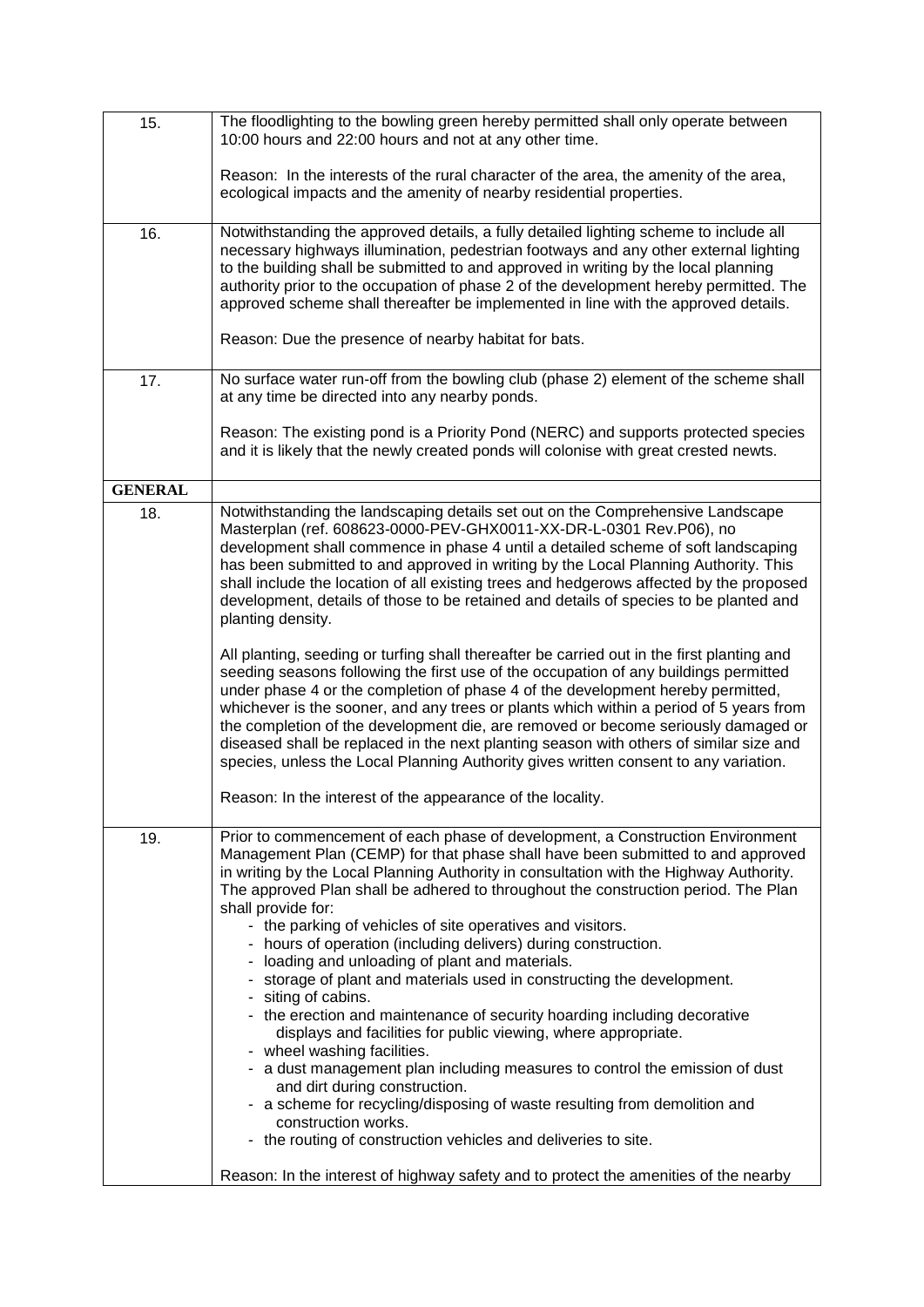|     | residents.                                                                                                                                                                                                                                                                                                                                                                                                                                                                                                                                                                                                                                                                                                                                                                                                                                                                                                                                                                                                                                                                                                                                                                                                                                        |  |
|-----|---------------------------------------------------------------------------------------------------------------------------------------------------------------------------------------------------------------------------------------------------------------------------------------------------------------------------------------------------------------------------------------------------------------------------------------------------------------------------------------------------------------------------------------------------------------------------------------------------------------------------------------------------------------------------------------------------------------------------------------------------------------------------------------------------------------------------------------------------------------------------------------------------------------------------------------------------------------------------------------------------------------------------------------------------------------------------------------------------------------------------------------------------------------------------------------------------------------------------------------------------|--|
| 20. | The Outline Travel Plan as agreed must be implemented in full in accordance with the<br>timetable within it unless otherwise agreed in writing with the Local Planning Authority<br>in consultation with the Highway Authority. All elements shall continue to be<br>implemented at all times thereafter for as long as any part of the development is<br>occupied or used/for a minimum of at least 5 years.                                                                                                                                                                                                                                                                                                                                                                                                                                                                                                                                                                                                                                                                                                                                                                                                                                     |  |
|     | Reason: To ensure that the development provides sustainable transport options.                                                                                                                                                                                                                                                                                                                                                                                                                                                                                                                                                                                                                                                                                                                                                                                                                                                                                                                                                                                                                                                                                                                                                                    |  |
| 21. | No above ground development shall commence in phases 2, 3 or 4 until a detailed,<br>final surface water sustainable drainage strategy for the relevant phase of the site has<br>been submitted to, and approved in writing by, the local planning authority.                                                                                                                                                                                                                                                                                                                                                                                                                                                                                                                                                                                                                                                                                                                                                                                                                                                                                                                                                                                      |  |
|     | The detailed sustainable drainage strategy shall be based upon the site-specific flood<br>risk assessment and indicative sustainable drainage strategy submitted and<br>sustainable drainage principles and requirements set out in the National Planning<br>Policy Framework, Planning Practice Guidance and Defra Technical Standards for<br>Sustainable Drainage Systems and no surface water shall be allowed to discharge to<br>the public foul sewer(s), directly or indirectly.                                                                                                                                                                                                                                                                                                                                                                                                                                                                                                                                                                                                                                                                                                                                                            |  |
|     | Those details shall include, as a minimum:<br>a) Sustainable drainage calculations for peak flow control and volume control (1<br>in 1, 1 in 30 and 1 in 100 $+$ 40% climate change), with allowance for urban<br>creep.                                                                                                                                                                                                                                                                                                                                                                                                                                                                                                                                                                                                                                                                                                                                                                                                                                                                                                                                                                                                                          |  |
|     | Final sustainable drainage plans appropriately labelled to include, as a<br>b)<br>minimum:                                                                                                                                                                                                                                                                                                                                                                                                                                                                                                                                                                                                                                                                                                                                                                                                                                                                                                                                                                                                                                                                                                                                                        |  |
|     | Plan identifying areas contributing to the drainage network, including<br>i.<br>surface water flows from outside the curtilage as necessary;<br>Sustainable drainage system layout showing all pipe and structure<br>ii.<br>references, dimensions, design levels;<br>Details of all sustainable drainage components, including landscape<br>iii.<br>drawings showing topography and slope gradient as appropriate;<br>Flood water exceedance routes in accordance with Defra Technical<br>iv.<br>Standards for Sustainable Drainage Systems;<br>Finished Floor Levels (FFL) in AOD with adjacent ground levels for all<br>v.<br>sides of each plot to confirm minimum 150mm+ difference for FFL;<br>Details of proposals to collect and mitigate surface water runoff from<br>vi.<br>the development boundary;<br>Measures taken to manage the quality of the surface water runoff to<br>vii.<br>prevent pollution, protects groundwater and surface waters, and<br>delivers suitably clean water to sustainable drainage components;<br>Evidence of an assessment of the site conditions to include site investigation<br>C)<br>and test results to confirm infiltrations rates and groundwater levels in<br>accordance with industry guidance. |  |
|     | The sustainable drainage strategy shall be implemented in accordance with the<br>approved details.<br>Reason: To ensure satisfactory sustainable drainage facilities are provided to serve<br>the site in accordance with the Paragraphs 166 and 168 of the National Planning<br>Policy Framework, Planning Practice Guidance and Defra Technical Standards for                                                                                                                                                                                                                                                                                                                                                                                                                                                                                                                                                                                                                                                                                                                                                                                                                                                                                   |  |
|     | Sustainable Drainage Systems.                                                                                                                                                                                                                                                                                                                                                                                                                                                                                                                                                                                                                                                                                                                                                                                                                                                                                                                                                                                                                                                                                                                                                                                                                     |  |
| 22. | No above ground development shall commence in phases 2, 3 or 4 until a<br>Construction Surface Water Management Plan for that phase detailing how surface<br>water and pollution prevention will be managed during each construction phase has<br>been submitted to and approved in writing by the local planning authority.                                                                                                                                                                                                                                                                                                                                                                                                                                                                                                                                                                                                                                                                                                                                                                                                                                                                                                                      |  |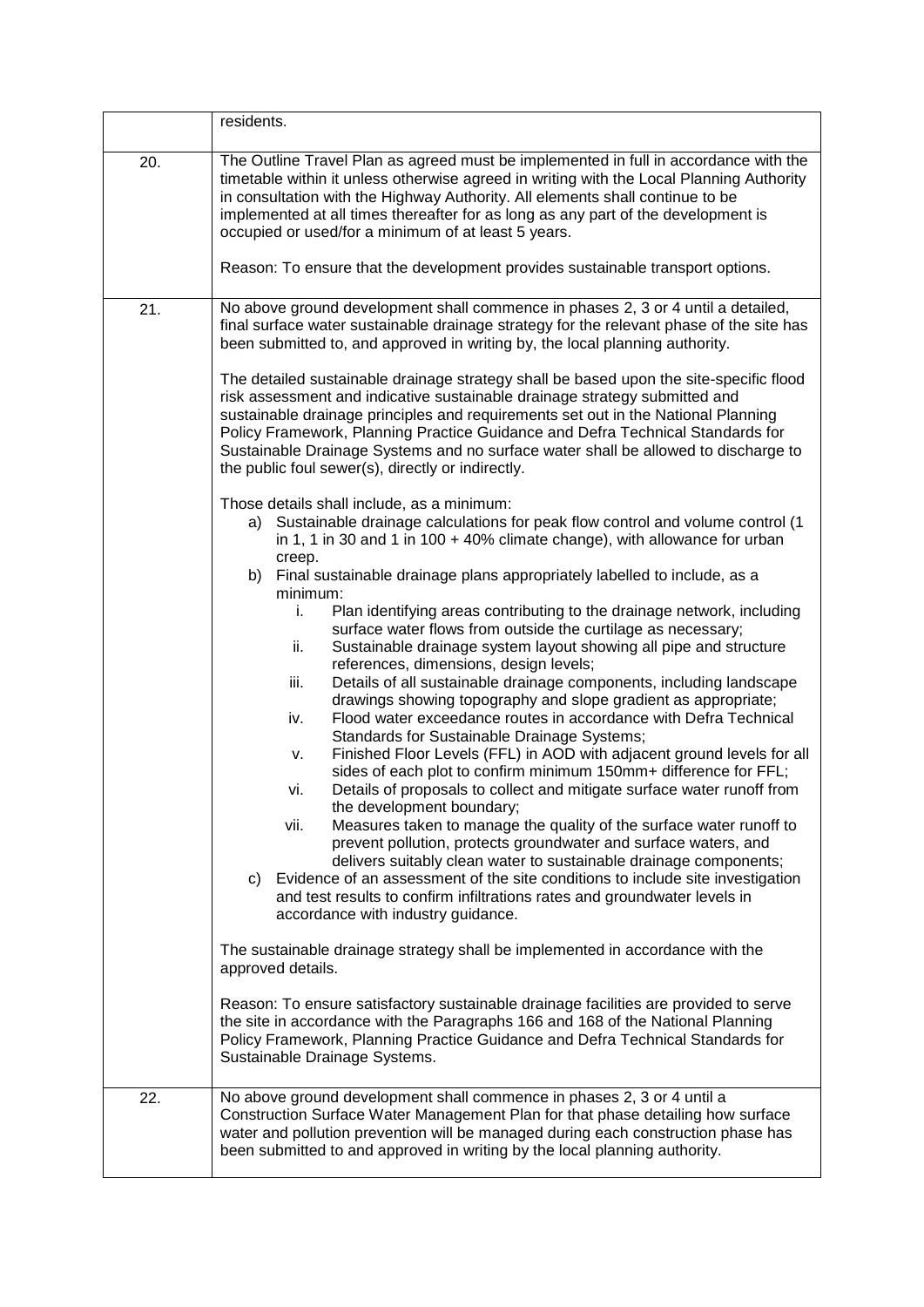|     | Those details shall include for each phase, as a minimum:<br>a) Measures taken to ensure surface water flows are retained on-site during<br>construction phase(s) and, if surface water flows are to be discharged they<br>are done so at a restricted rate to be agreed with the Lancashire County<br>Council LLFA.<br>Measures taken to prevent siltation and pollutants from the site into any<br>b)<br>receiving groundwater and/or surface waters, including watercourses, with<br>reference to published guidance.                                                                                                                                          |
|-----|-------------------------------------------------------------------------------------------------------------------------------------------------------------------------------------------------------------------------------------------------------------------------------------------------------------------------------------------------------------------------------------------------------------------------------------------------------------------------------------------------------------------------------------------------------------------------------------------------------------------------------------------------------------------|
|     | The development shall be constructed in accordance with the approved details.                                                                                                                                                                                                                                                                                                                                                                                                                                                                                                                                                                                     |
|     | Reasons:<br>1. To ensure the development is served by satisfactory arrangements for the disposal<br>of surface water during each construction phase(s) so it does not pose an undue flood<br>risk on site or elsewhere;                                                                                                                                                                                                                                                                                                                                                                                                                                           |
|     | 2. To ensure that any pollution arising from the development as a result of the<br>construction works does not adversely impact on existing or proposed ecological or<br>geomorphic condition of water bodies.                                                                                                                                                                                                                                                                                                                                                                                                                                                    |
| 23. | No building on phases 2, 3 or 4 (or within an agreed implementation schedule) of the<br>development hereby permitted shall be occupied until a Verification Report and<br>Operation and Maintenance Plan for the lifetime of that phase of the development,<br>pertaining to the surface water drainage system and prepared by a suitably competent<br>person, has been submitted to and approved by the Local Planning Authority.                                                                                                                                                                                                                                |
|     | The Verification Report must demonstrate that the sustainable drainage system has<br>been constructed as per the agreed scheme (or detail any minor variations), and<br>contain information and evidence (including photographs) of details and locations<br>(including national grid reference) of inlets, outlets and control structures; landscape<br>plans; full as built drawings; information pertinent to the installation of those items<br>identified on the critical drainage assets drawing; and, the submission of an final<br>'operation and maintenance manual' for the sustainable drainage scheme as<br>constructed.                              |
|     | Details of appropriate operational, maintenance and access requirements for each<br>sustainable drainage component are to be provided, with reference to published<br>guidance, through an appropriate Operation and Maintenance Plan for the lifetime of<br>the development as constructed. This shall include arrangements for adoption by an<br>appropriate public body or statutory undertaker, and/or management and<br>maintenance by a Management Company and any means of access for maintenance<br>and easements, where applicable. Thereafter the drainage system shall be retained,<br>managed and maintained in accordance with the approved details. |
|     | Reason: To ensure that flood risks from development to the future users of the land<br>and neighbouring land are minimised, together with those risks to controlled waters,<br>property and ecological systems, and to ensure that the development as constructed<br>is compliant with and subsequently maintained pursuant to the requirements of<br>Paragraph 168 of the National Planning Policy Framework.                                                                                                                                                                                                                                                    |
| 24. | Prior to the commencement of the development, an updated method statement setting<br>out Reasonable Avoidance Measures (RAMS) in relation to amphibians throughout<br>the course of the development hereby approved shall be submitted and approved in<br>writing by the Local Planning Authority. The RAMS shall include pre-commencement<br>surveys of the pond and two ditches (P34 and Ditches 1, 2 and 3) prior to their<br>clearance and shall include timing and pumping out strategies. The development shall<br>thereafter be carried out in full accordance with the approved RAMS.                                                                     |
|     | Reason: Due to the potential for disturbance of great crested newts and water voles.                                                                                                                                                                                                                                                                                                                                                                                                                                                                                                                                                                              |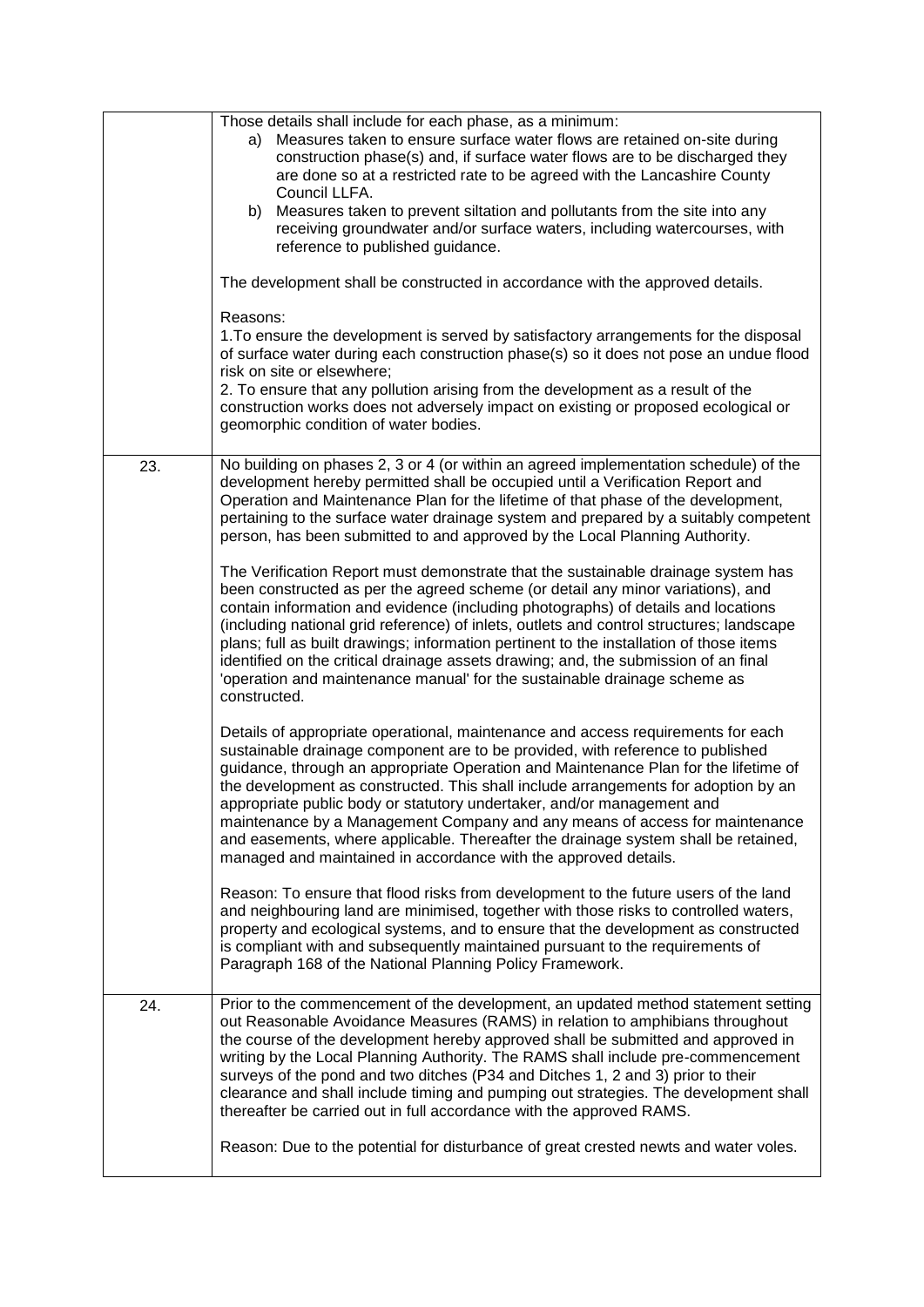| 25. | No phase of development shall take place (including demolition, ground works,<br>vegetation clearance) until a construction environmental management plan (CEMP:<br>biodiversity) for that phase has been submitted to and approved in writing by the local<br>planning authority. The CEMP (Biodiversity) shall include the following:<br>a) Risk assessment of potentially damaging construction activities.<br>Identification of "biodiversity protection zones".<br>b)<br>Practical measures (both physical measures and sensitive working practices)<br>C)<br>to avoid or reduce impacts during construction (may be provided as a set of<br>method statements).<br>The location and timing of sensitive works to avoid harm to biodiversity<br>d)<br>features.<br>The times during construction when specialist ecologists need to be present<br>e)<br>on site to oversee works.<br>Responsible persons and lines of communication.<br>f)<br>The role and responsibilities on site of an ecological clerk of works (ECoW) or<br>g)<br>similarly competent person.<br>Use of protective fences, exclusion barriers and warning signs.<br>h)<br>Details of how each RAMS integrates with the relevant phases of the<br>i)<br>implementation.<br>A construction lighting strategy.<br>j)<br>The approved CEMP shall be adhered to and implemented throughout the<br>construction period strictly in accordance with the approved details, unless otherwise<br>agreed in writing by the Local Planning Authority.<br>Reason: To protect against harm to bats, great crested newts, barns owls and water<br>voles. |
|-----|---------------------------------------------------------------------------------------------------------------------------------------------------------------------------------------------------------------------------------------------------------------------------------------------------------------------------------------------------------------------------------------------------------------------------------------------------------------------------------------------------------------------------------------------------------------------------------------------------------------------------------------------------------------------------------------------------------------------------------------------------------------------------------------------------------------------------------------------------------------------------------------------------------------------------------------------------------------------------------------------------------------------------------------------------------------------------------------------------------------------------------------------------------------------------------------------------------------------------------------------------------------------------------------------------------------------------------------------------------------------------------------------------------------------------------------------------------------------------------------------------------------------------------------------------------------------------------------------------------------------|
|     |                                                                                                                                                                                                                                                                                                                                                                                                                                                                                                                                                                                                                                                                                                                                                                                                                                                                                                                                                                                                                                                                                                                                                                                                                                                                                                                                                                                                                                                                                                                                                                                                                     |
| 26. | Prior to the commencement of any works within 30m distance of the barn owl<br>breeding (B11) and roosting site (B10) a full mitigation strategy for barn owls, which<br>shall include timings for the implementation of measures, shall be submitted to and<br>approved in writing by the local planning authority. The development shall thereafter<br>be carried out in full accordance with the approved mitigation strategy.<br>Reason: Due to the presence of barn owls.                                                                                                                                                                                                                                                                                                                                                                                                                                                                                                                                                                                                                                                                                                                                                                                                                                                                                                                                                                                                                                                                                                                                       |
| 27. | Prior to the commencement of any works within 30m of the identified maternity bat<br>roost (building B15) a full mitigation strategy for bats, which shall include timings for<br>the implementation of measures, shall be submitted to and approved in writing by the<br>local planning authority. The development shall thereafter be carried out in full<br>accordance with the approved Mitigation Strategy.<br>Reason: Due to the presence of bats.                                                                                                                                                                                                                                                                                                                                                                                                                                                                                                                                                                                                                                                                                                                                                                                                                                                                                                                                                                                                                                                                                                                                                            |
| 28. | A landscape and ecological management plan (LEMP) shall be submitted to and be<br>approved in writing by the Local Planning Authority prior to the commencement of<br>phases 2, 3 or 4 of the development hereby approved. The content of the LEMP shall<br>include the following:<br>Description and evaluation of features to be managed.<br>a)<br>Ecological trends and constraints on site that might influence management.<br>b)<br>Aims and objectives of management.<br>C)<br>Appropriate management options for achieving aims and objectives.<br>d)<br>Prescriptions for management actions.<br>e)<br>Preparation of a work schedule (including an annual work plan capable of<br>f)<br>being rolled forward over a five-year period).<br>Details of the body or organization responsible for implementation of the plan.<br>g)<br>Schedule of ongoing monitoring and remedial measures.<br>h)                                                                                                                                                                                                                                                                                                                                                                                                                                                                                                                                                                                                                                                                                                             |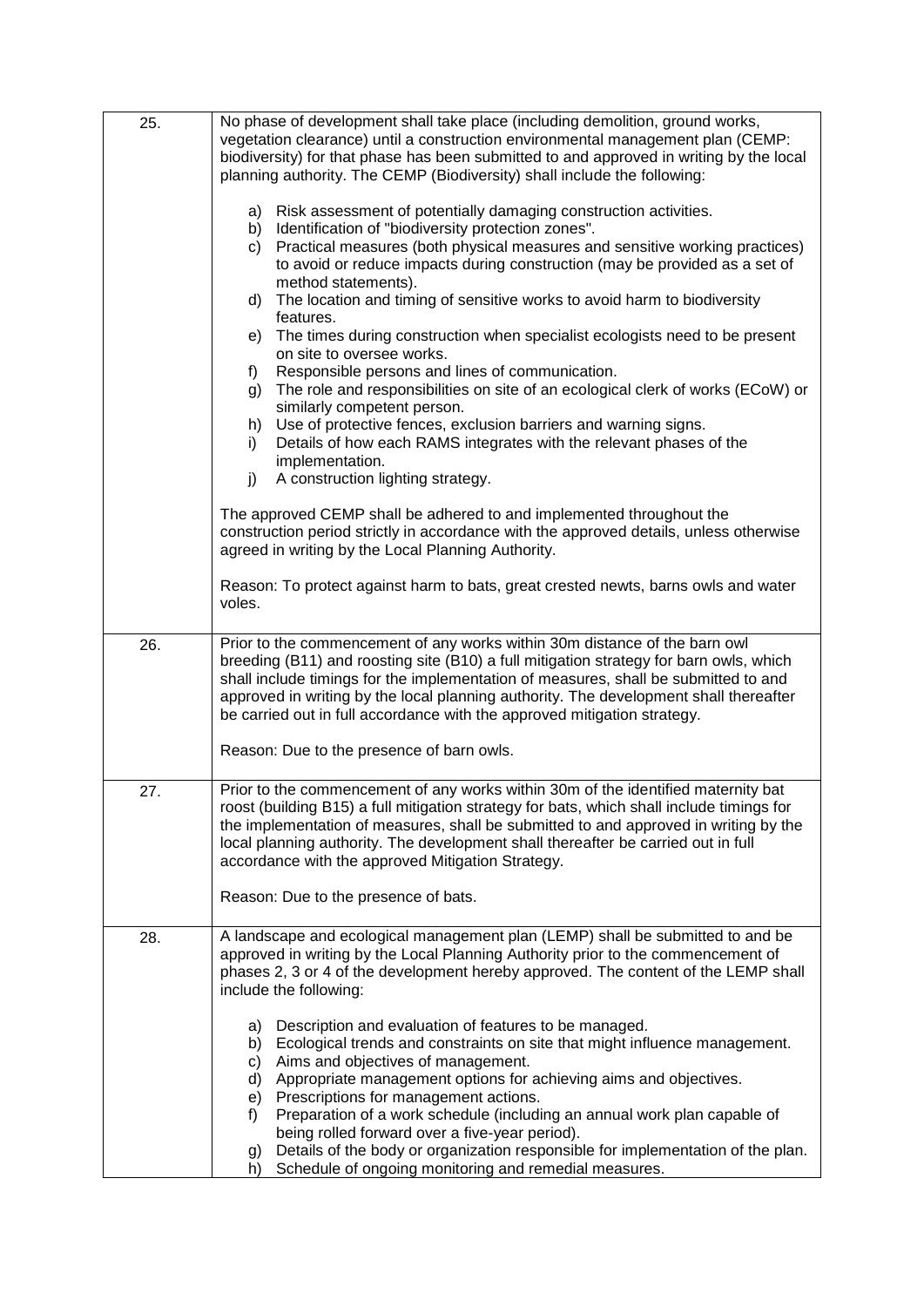|     | eDNA monitoring of P39 and the newly created ponds to demonstrate<br>i)<br>successful enhancement.<br>Schedule of biodiversity enhancement measures and timetable for delivery.<br>j)<br>A mechanism of reporting to the LPA/their identified agent and remediation<br>k)<br>agreement process.<br>The LEMP shall also include details of the legal and funding mechanism{s} by which<br>the long-term implementation of the plan will be secured by the developer with the<br>management body(ies) responsible for its delivery. The plan shall also set out (where<br>the results from monitoring show that conservation aims and objectives of the LEMP<br>are not being met) how contingencies and/or remedial action will be identified, agreed<br>and implemented so that the development still delivers the fully functioning<br>biodiversity objectives of the originally approved scheme. The approved plan will be<br>implemented in accordance with the approved details.<br>Reason: To mitigate against the reduction in scale of the biological heritage site as a<br>result of the development proposals and to deliver a net gain for biodiversity.                                                                                                                                                                                                                             |
|-----|------------------------------------------------------------------------------------------------------------------------------------------------------------------------------------------------------------------------------------------------------------------------------------------------------------------------------------------------------------------------------------------------------------------------------------------------------------------------------------------------------------------------------------------------------------------------------------------------------------------------------------------------------------------------------------------------------------------------------------------------------------------------------------------------------------------------------------------------------------------------------------------------------------------------------------------------------------------------------------------------------------------------------------------------------------------------------------------------------------------------------------------------------------------------------------------------------------------------------------------------------------------------------------------------------------------------------------------------------------------------------------------------|
| 29. | Prior to the commencement of phases 2, 3 or 4 development a phasing plan for the<br>delivery of the Biodiversity Net Gain off-set habitats shall be submitted and approved<br>in writing by the local planning authority. The landscaping shall thereafter be<br>implemented in line with the approved phasing plan.<br>Reason: To deliver biodiversity net gain benefits at the earliest opportunity and as the<br>development progresses.                                                                                                                                                                                                                                                                                                                                                                                                                                                                                                                                                                                                                                                                                                                                                                                                                                                                                                                                                    |
| 30. | No works to trees or hedgerows shall occur or building works commence between the<br>1st March and 31st August in any year unless a detailed bird nest survey by a suitably<br>experienced ecologist has been carried out immediately prior to clearance and written<br>confirmation provided that no active bird nests are present which has been agreed in<br>writing by the Local Planning Authority.<br>Reason: Nesting birds are a protected species.                                                                                                                                                                                                                                                                                                                                                                                                                                                                                                                                                                                                                                                                                                                                                                                                                                                                                                                                     |
| 31. | The development hereby approved shall be carried out in accordance with the details<br>contained in the approved Tree Protection Plan (Ref. 13498/P03) and Arboricultural<br>Method Statement (Ref. 13498/P04) received 24 August 2021. All remaining trees<br>must be fully safequarded in accordance with BS5837.2012 for the duration of the site<br>works unless agreed in writing with the Local Planning Authority.<br>Reason: To safeguard the trees to be retained.                                                                                                                                                                                                                                                                                                                                                                                                                                                                                                                                                                                                                                                                                                                                                                                                                                                                                                                    |
| 32. | No development, site clearance/preparation, or demolitions shall take place in any<br>phase on the site until the applicant, or their agent or successors in title, has secured<br>the implementation of a programme of building recording and analysis relevant to that<br>phase of development. This must be carried out in accordance with a written scheme<br>of investigation, which shall first have been submitted to and agreed in writing by the<br>Local Planning Authority. The programme of works shall comprise the creation of a<br>record of the building(s) to Level 2-3 as set out in 'Understanding Historic Buildings'<br>(Historic England 2016). It shall include a full description of the building(s), inside and<br>out, a drawn plan, elevations and at least one section (which may be derived from<br>checked and corrected architect's drawings), and a full photographic coverage, inside<br>and out. The record shall also include further documentary research, putting the<br>building(s) and its features into context. This work shall be undertaken by an<br>appropriately qualified and experienced professional contractor to the standards and<br>guidance of the Chartered Institute for Archaeologists<br>(www.archaeologists.net). A digital copy of the report and the photographs shall be<br>placed in the Lancashire Historic Environment Record. |